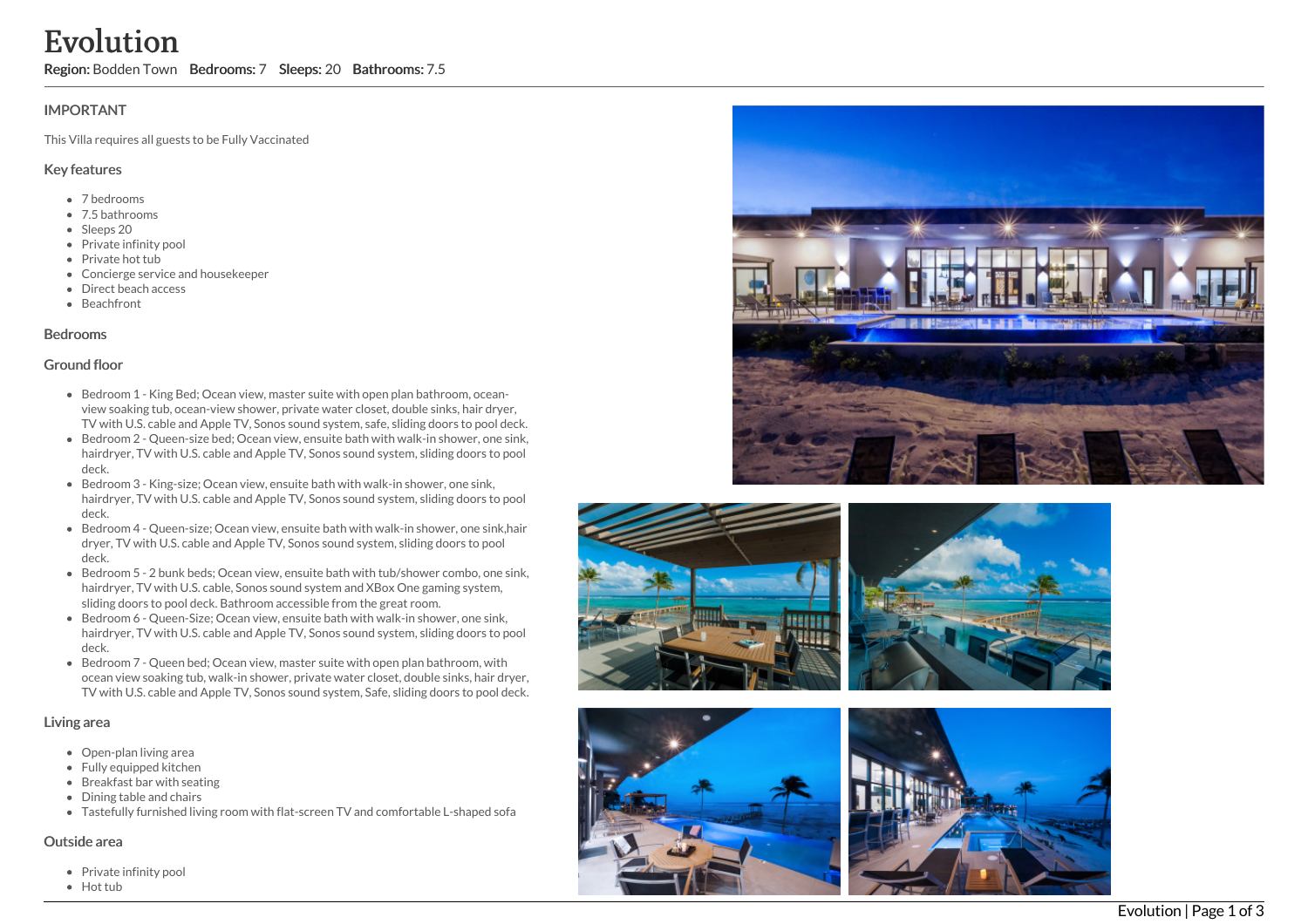- Gazebo
- Outdoor shower
- Outdoor kitchen
- Children's playground

#### Home entertainment

Flat-screen TVs in living area and some bedrooms

## General

- Air conditioning in bedrooms
- Complimentary wifi
- $\bullet$  Bedding and towels included
- Private parking
- Iron and ironing board
- Video doorbell
- Kayak and stand-up paddleboard
- Pool/beach toys
- 7 iPads and 1 Chromebook
- Minimum age limit for renters (24 years old)

# Staff

- Concierge
- Housekeeper (Three cleans included: before arrival, after departure, and mid-week for bookings of 5+ days)

# Staff (by request, additional fees apply)

- Butler
- Chef
- Daily maid service
- Massage and spa services
- Babysitter
- Yoga and personal training
- Photographer